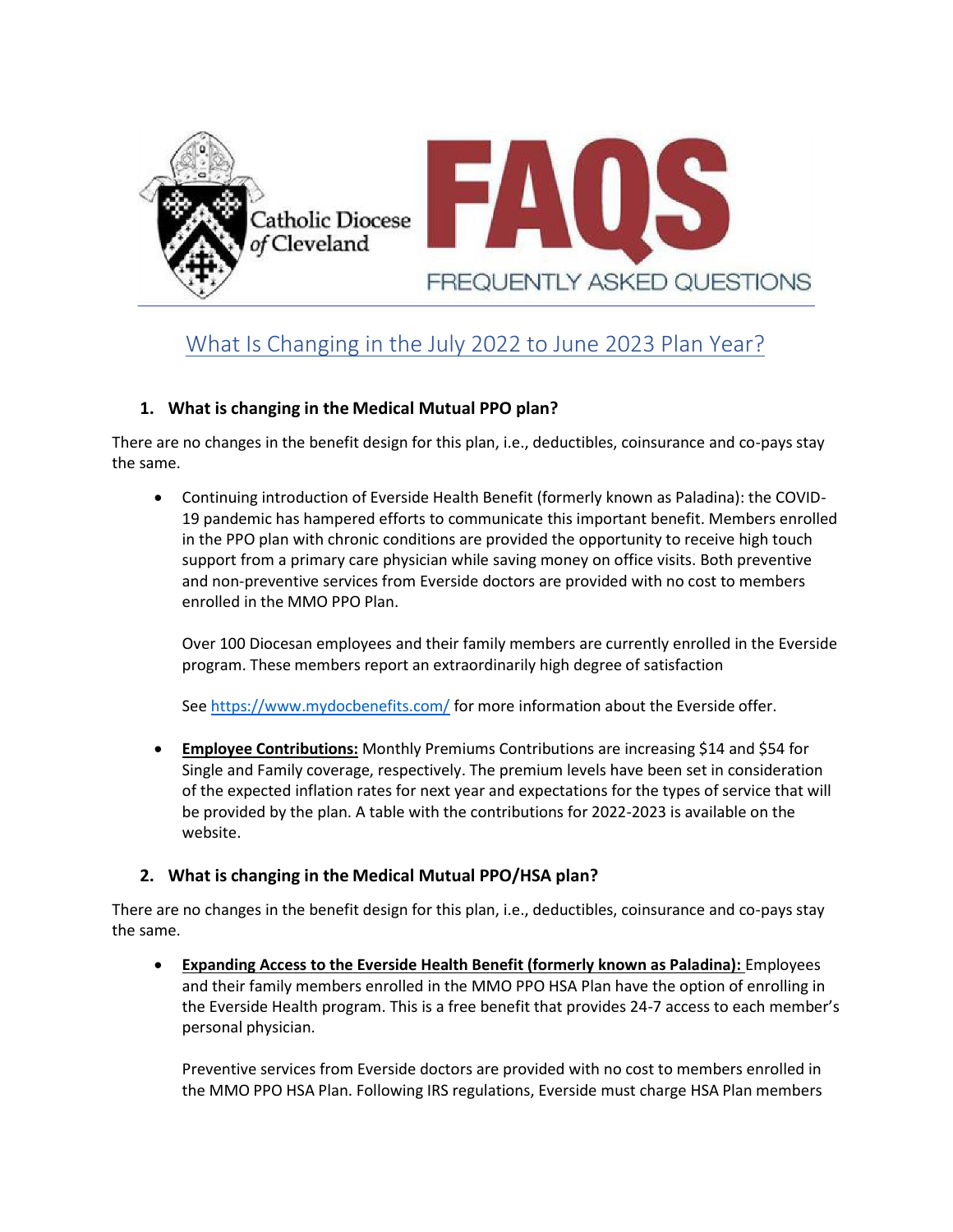for non-preventive services. However, the fees charged by Everside are substantially below those charged by other physicians.

- **Diocesan Contribution:** The Diocese will make a contribution to employee HSAs again in 2022- 2023; \$500 for single plan enrollees and \$1,000 for family enrollees given evenly over the four quarters of the year. **It is unknown at this time if the Diocese will be able to continue with these contributions in the future.**
- **Employee Contributions:** Monthly Single and Family contributions for this plan are increasing by \$22 and \$87, respectively. A table with the contributions is available on the website.
- **Critical Illness Insurance:** The Diocese will continue to include Critical Illness Insurance with the PPO/HSA plan. This insurance is a specific part of the MMO PPO/HSA plan and there is no cost charged to the participant for this benefit. The insurance pays a lump sum of up to \$12,000 to individuals (employees or family members) in the event of the occurrence of a serious, costly medical event such as a heart attack, kidney failure or major organ transplant, etc. (See the website for a complete list of the conditions). There is a lifetime limit of \$60,000 for any single individual. This is an important benefit because it protects an individual's HSA from the financial stress caused by an expensive medical condition. This potential stress on the HSA is the biggest concern expressed by employees with respect to changing healthcare plans, and the Diocese includes this feature to address your concerns. See other FAQ's regarding the Critical Illness Insurance below.

# **3. What is changing in the SkyCare EPO plan?**

There are no changes in the benefit design for this plan, i.e., deductibles, coinsurance and co-pays stay the same.

• **Employee Contributions:** Monthly Single and Family contributions for this plan are increasing \$16 and \$56, respectively. A table with the contributions is available on the website.

# **4. What is changing in the MedFlex EPO plan?**

There are no changes in the benefit design for this plan, i.e., deductibles, coinsurance and co-pays stay the same.

• **Employee Contributions:** Monthly Single and Family contributions for this plan are increasing \$16 and \$59, respectively. A table with the contributions is available on the website.

### **5. What is the health cost comparison service that is included with the Medical Mutual of Ohio plans?**

Medical Mutual offers My Care Compare, an online tool, so that you can shop and compare costs between doctors and medical services. Log into your secure My Health Plan account at **member.medmutual.com/user/login.aspx** and click **My Care Compare** to startsaving today.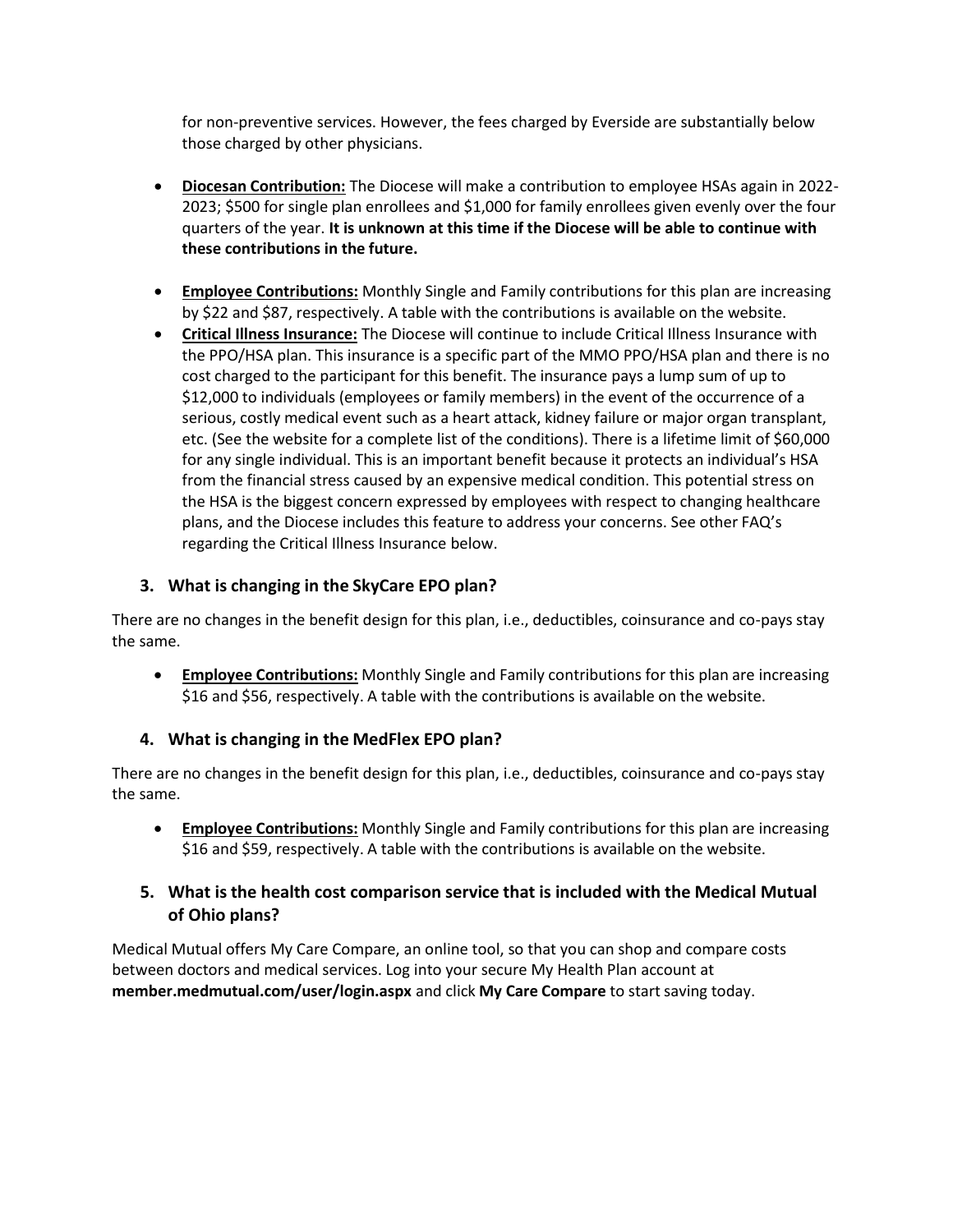# General Information

### **6. Will there be more changes to the healthcare plans in the future?**

It is very likely that there will be changes in the future to continue to offer health care benefits and to meet the requirements of the Affordable Care Act and other federal laws.

### **7. How do I switch from my current health plan to a new health plan?**

Plan changes are allowed only during open enrollment, unless you experience certain events called "Change Events." Change Events include a change in your legal marital status, birth of a child, adoption or death of a dependent, change in your employment status or your spouse's or dependent's employment status changes in your dependent's satisfaction of the Plan's eligibility requirements (for example, attainment of the maximum age), a significant change in coverage options or cost of the plans, you or your dependent first becomes entitled to coverage under Medicare or Medicaid, you first become covered by a qualified medical child support order which requires you to provide coverage for your dependent child, or you first become entitled to coverage under your spouse's plan. If you have a Change Event and you wish to make a new coverage election during a coverage period, you must complete a new enrollment/change form within 30 days of the effective date for any of these Change Events. If you do not complete a new enrollment/change form within 30 days, you will not be able to make a change in your coverage until the next open enrollment. The extent to which you may make a change is limited by and must be consistent with the Change Event which occurred. If you want to make a change during open enrollment, fill out the Diocesan Health Benefits Enrollment Change Form. Complete the form to show the plan you want effective July 1, 2022 through July 30, 2023. Your employer signs the employer part, and then the form goes to the Health Benefits Office. You can also do the activities related to wellness incentives that will reduce your premiums.

# **8. Do I need any documents to enroll in family medical coverage?**

Anyone selecting family medical coverage will need to produce proof for their dependents. Employees covering dependent children will need to produce birth certificates. Employees covering their spouses will need marriage certificates, current tax returns and a Working Spouse Employment Verification Form.

# **9. Do I need to fill out new enrollment forms if I am not changing coverage?**

No. IF YOU ARE NOT MAKING ANY CHANGES TO YOUR PLAN, you can simply do the activities related to wellness incentives that will reduce your premiums. Medicare participants are not eligible for incentives as per government regulations.

#### **10. If you complete your incentives and do nothing else, what happens?**

If only incentive paperwork is sent, no changes to plan types will occur, but appropriate premium levels changes will apply.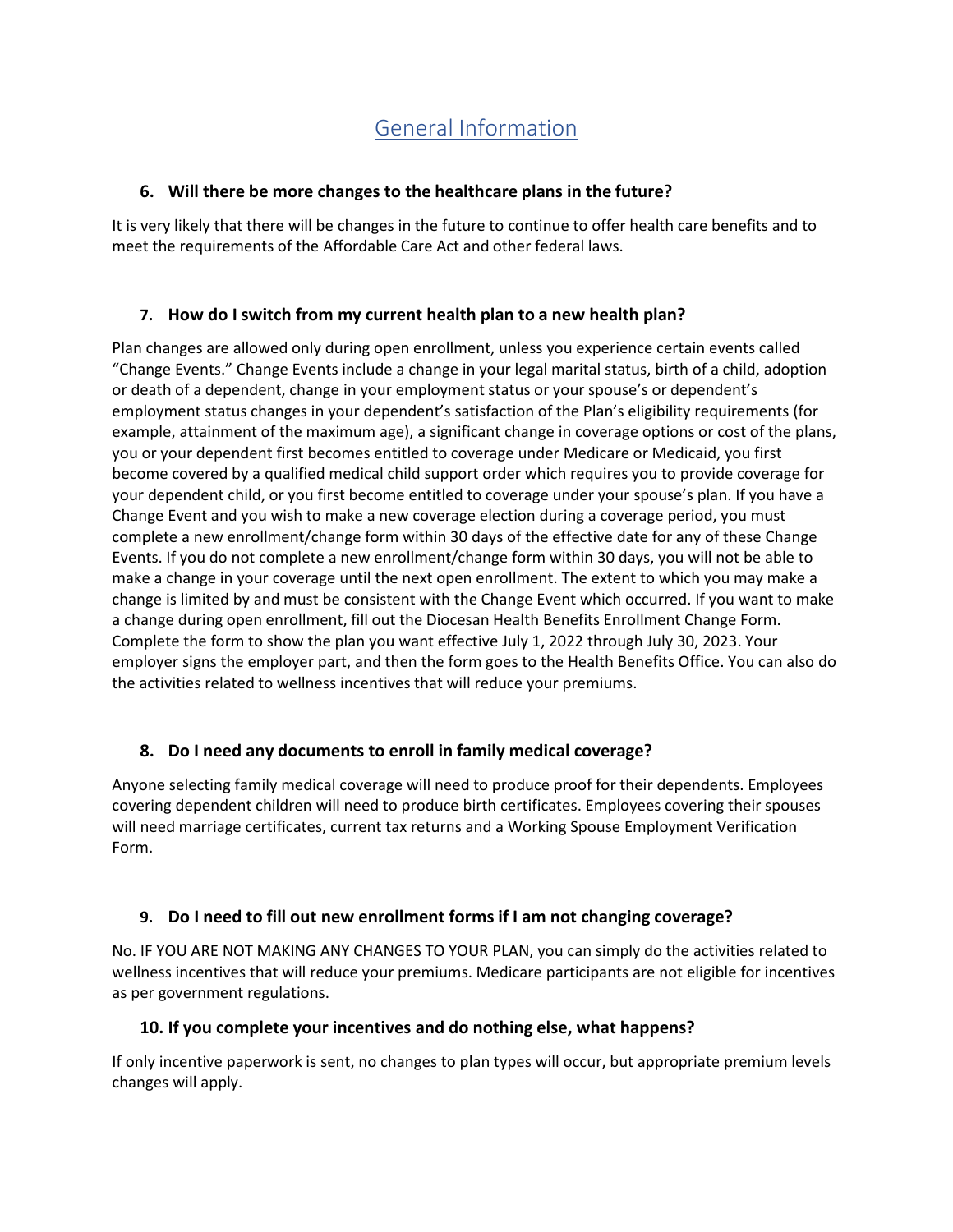# **11. Where can we view our Medical Mutual or Caremark claims history to see our real past spending?**

You can view your medical claims history a[t www.MedMutual.com](http://www.medmutual.com/) in in the My Health Plan portal and your prescription purchasing history at [www.caremark.com/wps/portal](http://www.caremark.com/wps/portal)

# **12. How will we know how much we have paid for co-pays /out-of-pocket up to July?**

Medical Mutual tracks your claims, applied deductible expenses and out-of- pocket expenses. They will transfer the carry-over into the next plan year if you are:

- Staying in the same plan, or
- Switching from the Medical Mutual PPO plan to the Medical Mutual PPO/HSA plan, the SkyCare EPO plan or the MedFlex EPO plan.

However, if you are switching from the Medical Mutual PPO/HSA plan to the Medical Mutual PPO plan, the SkyCare EPO plan or the MedFlex EPO plan, your claims, applied deductible expenses and out-ofpocket expenses are NOT carried- over into the new plan year. Your claims and applied deductible expenses and out- of-pocket expenses will start at \$0 on July 1.

# **13. My spouse has medical insurance through his/her own employer. They do not offer dental and vision. How do I add him/her to my plan for dental and vision only?**

Complete the Health Benefits Enrollment Change form and show your selections for coverage on the form. Extra charges may apply.

# Critical Illness Insurance

# **14. What is Critical Illness Insurance?**

Critical Illness Insurance is coverage provided for those enrolled in the MMO PPO/HSA Plan that can help cover the extra expenses associated with a serious illness. When a serious illness happens to you or a covered loved one, this coverage may provide you with a lump-sum payment of up to \$12,000 (up to a lifetime maximum of \$60,000) per covered participant or covered family member in Initial Benefits upon diagnosis of the condition. The payment that you receive will be made in addition to any other insurance you may have and may be spent as you see fit. **(IMPORTANT – Please note that there are specific criteria that must be met for each covered condition and not all diagnoses pay the same amount; you should refer to the policy document for full details and specific benefit rules.)**

# **15. What does the Critical Illness Insurance Cost?**

The Critical Illness Insurance is only available to participants in the Medical Mutual PPO/HSA health plan and is an integrated part of that plan. There is no added charge to the participant for the benefit.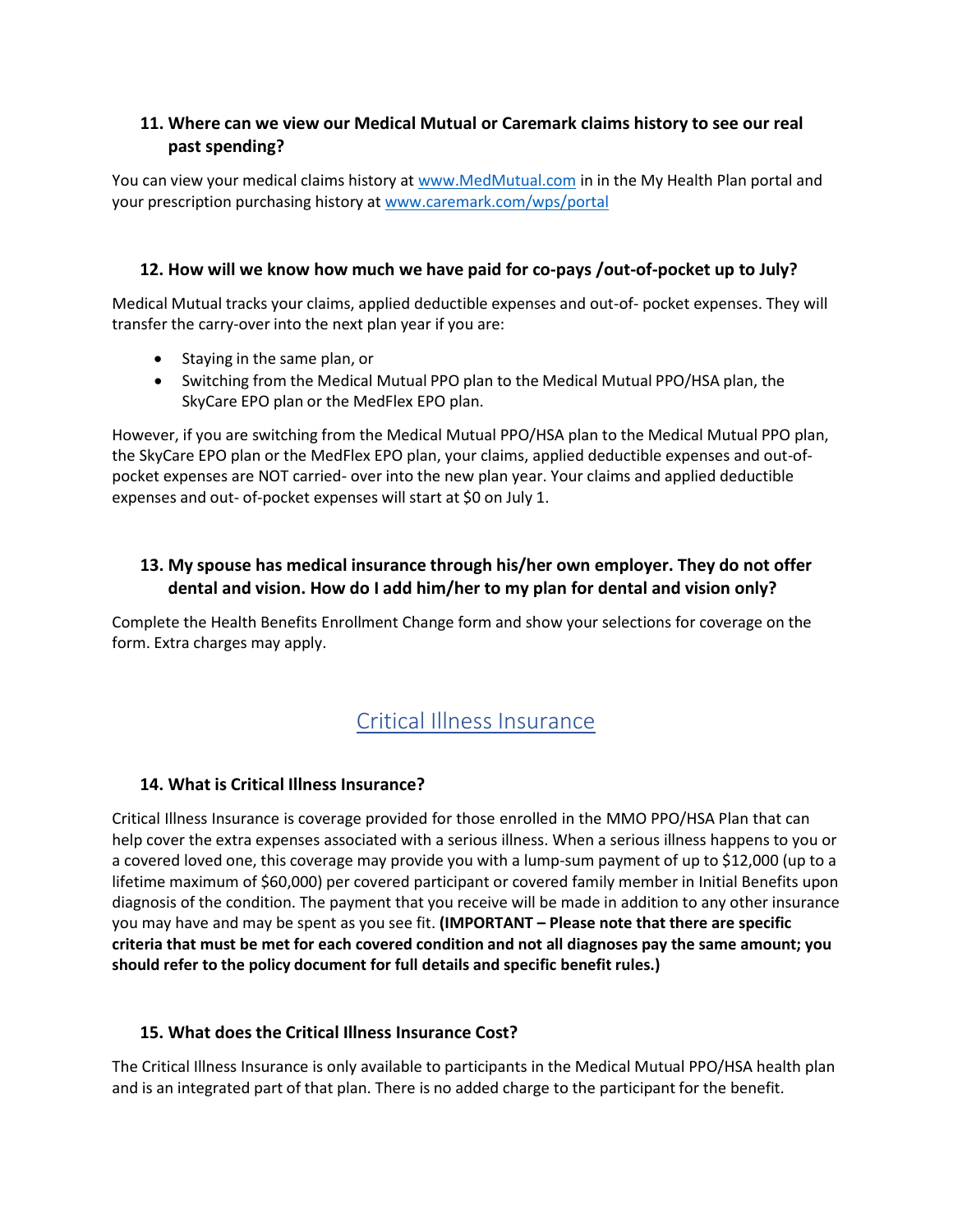#### **16. What types of illnesses are covered under this plan?**

If you meet the group policy and certificate requirements, Critical Illness insurance **provides you with a lump-sum payment upon diagnosis of the following conditions (IMPORTANT – Please note that there are specific criteria that must be met for each covered condition and not all diagnoses pay the same amount. You should refer to the policy document for full details and specific benefit rules**.)

- Full Benefit Cancer
- Partial Benefit Cancer
- Non-Invasive Cancer (Carcinoma in Situ)
- **Skin Cancer**
- Heart Attack/Sudden Cardiac Arrest
- Stroke
- Kidney Failure
- Coronary Artery Bypass Graft
- Alzheimer's Disease
- Major Organ Transplant
- Severe Burns
- Benign Brain Tumor
- Coma
- Paralysis (of 2 or more limbs)
- Loss of Sight, Hearing or Speech
- 19 Other Listed Conditions

## **17. What happens if I have a recurrence?**

Your plan pays a Recurrence Benefit for the following covered conditions: Heart Attack, Stroke, Coronary Artery Bypass Graft, Full Benefit Cancer and Partial Benefit Cancer. A Recurrence Benefit is only available if an Initial Benefit has been paid for the Covered Condition. There is a Benefit Suspension Period between Recurrences. **(IMPORTANT – Please note that there are specific criteria that must be met for each covered condition and not all diagnoses pay the same amount; you should refer to the policy document for full details and specific benefit rules).**

### **18. Who is eligible for this coverage?**

You and your covered family members – meaning benefits can be paid for each member of your family up to the lifetime maximum of \$60,000, if you are enrolled in the MMO PPO/HSA Plan offered by the Diocese of Cleveland.

# **19. Why do I need Critical Illness insurance?**

Even when you are enrolled in a quality health plan such as the MMO PPO/HSA, it will not always cover all your expenses. For example, your medical coverage has deductibles and copays which you will need to pay out- of-pocket. This money is intended to help with those expenses (supplementing and protecting any HSA balances you may have) but can also be used for daily living expenses for items like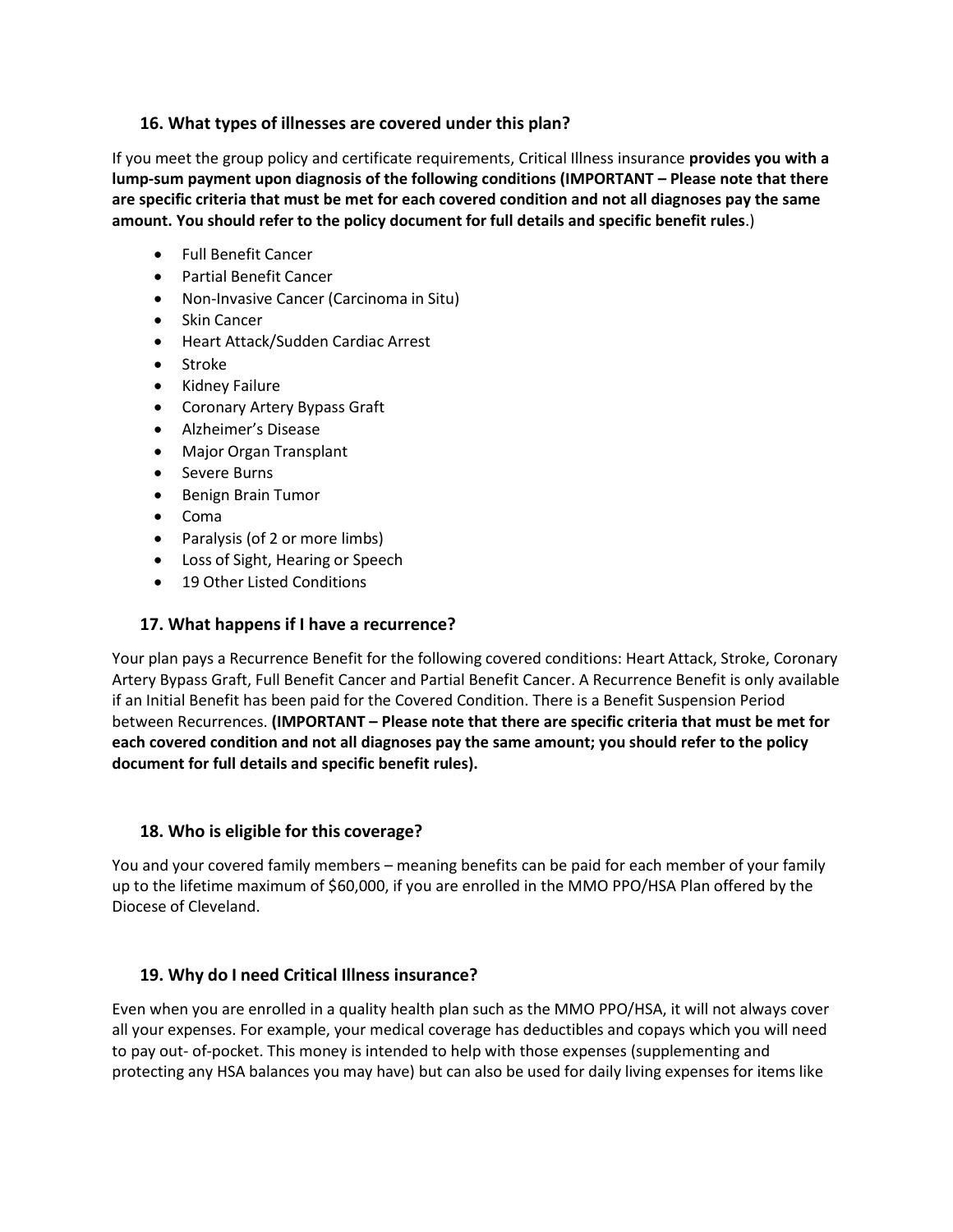groceries, housing expenses, car payments, and more. The coverage is intended to give you peace of mind and financial support in an emergency or significant time of need.

#### **20. Are payments made directly to me or my health care provider?**

Payments will be made directly to you, not to the doctors, hospitals, or other health care providers. You will receive a check, mailed directly to your home. The money does NOT need to be deposited into your HSA and can be spent in any way you consider appropriate.

#### **21. Are the payments to me considered taxable income?**

Because the Diocese pays 100% of the premiums for the critical illness policy, the amount of any benefits paid under the plan are considered taxable income. We suggest you consult your tax advisors if you receive any benefits under the plan.

# Flexible Spending Accounts (FSA) (For Participating Employers)

### **22. Can we stop making contributions to a Flexible Spending Account now before the end of the FSA plan year?**

No, your commitment to fund your FSA must be completed throughout the FSA plan year as per your FSA enrollment decision.

### **23. Can you use FSA funds for dental and vision, in addition to medical? Can you use FSA funds for day care?**

Yes, FSA funds can be used for dental and vision expenses. FSA funds for day care are only available through your childcare FSA account.

# Health Savings Accounts (HSA) – General Information

#### **24. What is an HSA?**

Health Savings Account (HSA) is a tax favored bank account that an eligible individual sets up for the purpose of paying qualified medical expenses. It is set up in connection with a health insurance plan that offers lower premiums in exchange for a higher deductible. Individuals can fund the HSA by contributing money saved on premiums on a pre-tax basis to their HSA and then using that money to pay for qualified medical expenses.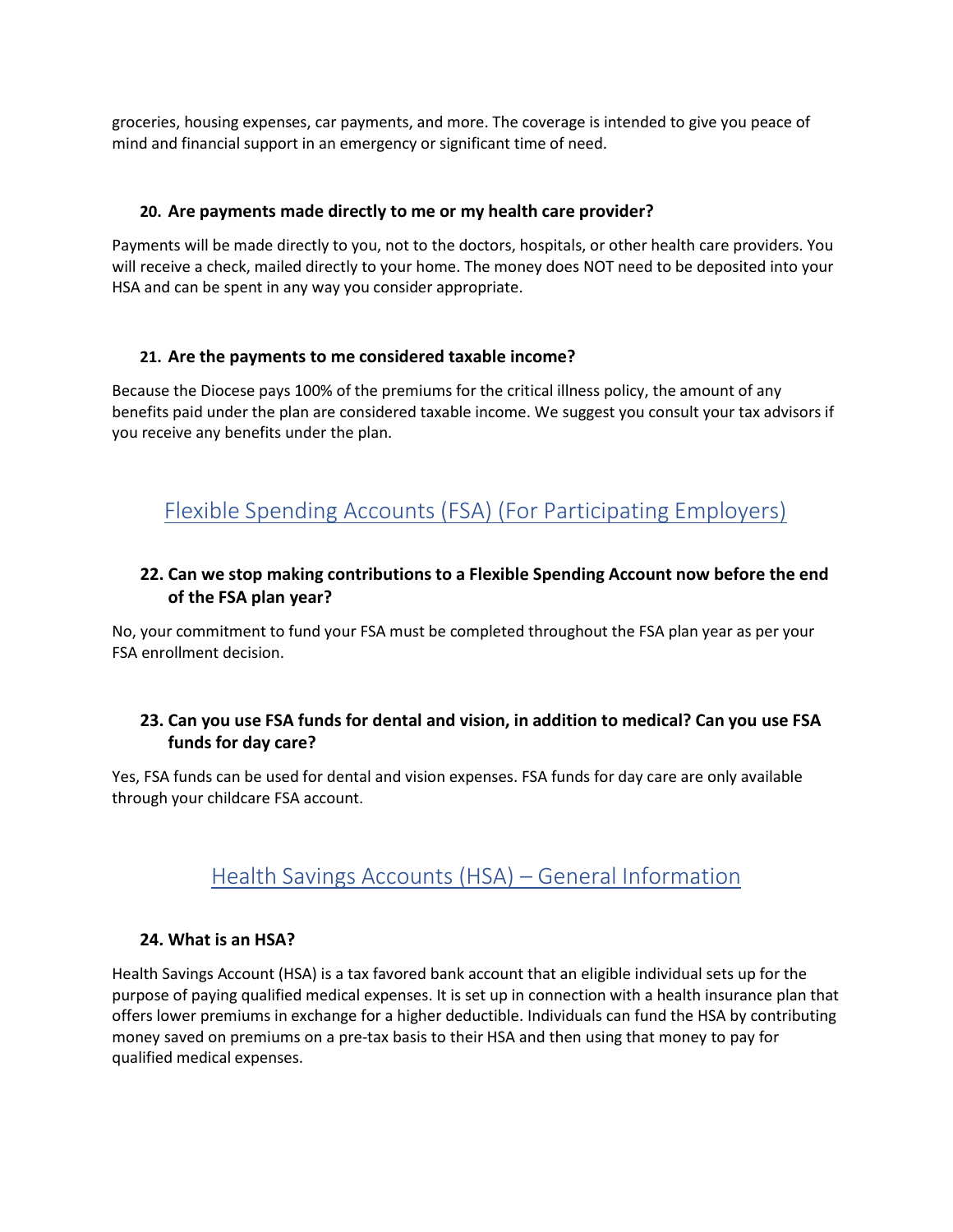# **25. Who is eligible for a Health Savings Account?**

Eligible individuals are those who:

- Are covered by an HSA-compatible high deductible health plan, and
- Are not covered by other health insurance that is not an HSA- compatible plan, and
- Are age 18 or older, and
- Are not claimed as a dependent on someone else's tax return, and
- Are not enrolled in Medicare, and
- Are not covered by their own or their spouse's general purpose health Flexible Spending Account (FSA)

### **26. What are the benefits of an HSA through PNC?**

- Easy to open open your account by completing a Health Benefits Enrollment Change form and sending it to the Diocesan Employee Benefits Office.
- Easy to use pay qualified medical expenses with your PNC Health Savings Account Visa<sup>®</sup> debit card, by transfer of money from your PNC HSA to a personal bank account, reimbursement via check request or by HSA check.
- Easy to contribute employees can contribute via pretax payroll deduction, scheduled or onetime contribution from their personal bank account or by check contribution through US mail.
- Ability to grow account employees have the option to select either an FDIC insured deposit account with tiered interest rates or invest in a variety of mutual funds.
- Easy to access PNC offers multiple ways to help manage your account
- Free online account access
- Toll-free account owner customer service
- Electronic statements

# **27. What services are covered at 100%, no deductible? Annual physical, annual pap, annual mammogram, annual complete set of blood work?**

Yes, these preventative services are covered 100% when performed by an in-network provider or at a Maximum Allowable Cost Lab.

#### ROUTINE, PREVENTIVE AND WELLNESS SERVICES

- Preventive Services in accordance with state and federal law\*
- Routine Bacterial Stool Culture, Body Composition, Hemocult, Prostate Specific Antigen (PSA) Test, Spirometry, Stress Test and Tonometry
- Routine Bone Density Tests
- Routine Chest X-ray, Cholesterol Test, Comprehensive Metabolic Panel, Complete Blood Count (CBC), Electrocardiogram (EKG), and Urinalysis (UA)
- Routine Immunoassay for tumor antigen
- Routine Mammograms
- Routine Pap Tests
- Routine Gynecological Examinations in conjunction with a Pap test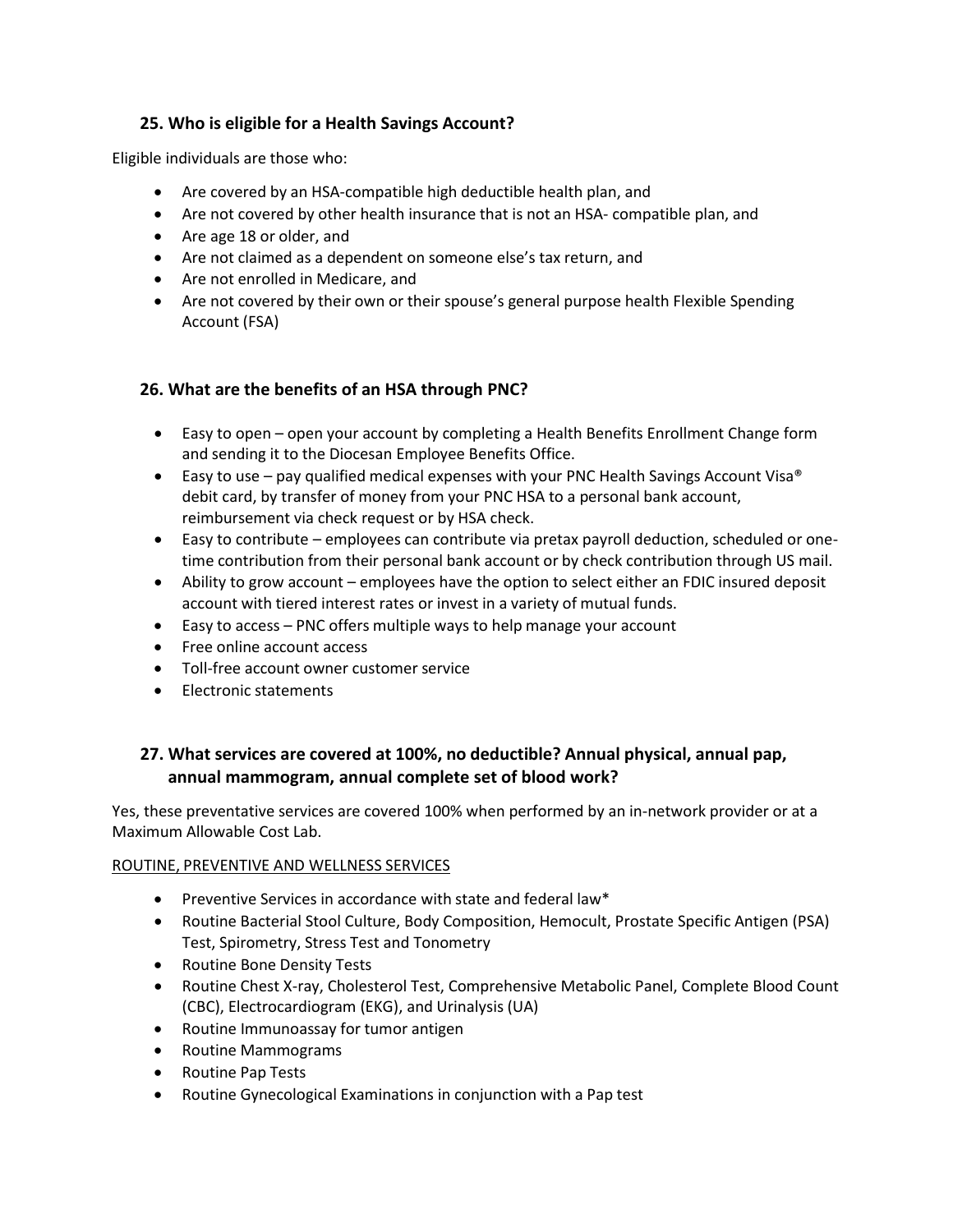- Routine Endoscopic Procedures: Anoscopy, Proctoscopy, Proctosigmoidoscopy and Sigmoidoscopy only\*
- Routine Endoscopic Procedures: Colonoscopy only (age 45 and over)
- Routine Physical Examinations
- Routine Electrolyte and Obstetric Panels
- Well Child Care Services (Under age 21)

\*Preventive services include evidence-based services that have a rating of "A" or "B" in the United States Preventive Services Task Force, routine immunizations, and other screenings, as provided for in the Patient Protection and Affordable Care Act. Further detail on "A" and "B" rated preventive services can be found on the United States Preventive Services Task Force website at [http://www.uspreventiveservicestaskforce.org/Page/Name/uspstf-a-and-b-](http://www.uspreventiveservicestaskforce.org/Page/Name/uspstf-a-and-b-%20recommendations/) recommendations/

# 28. If I select the HSA this year and find it is not right for me, can I go back to the PPO next **year? If so, what happens to the HSA account?**

Yes, you can choose to return the PPO or enroll in another plan next year during open enrollment. The HSA account and its funds remain yours. You cannot make any more contributions to the account without being in a high deductible plan, but you can use any money left in the account to pay for qualified medical expenses.

# **29. Because the HSA starts July 1, 2022, does that mean the benefit year for the PPO/HSA is July 2022 through June 2023; meaning we would only have 6 months to satisfy the deductible, then must start over?**

Yes. As with all our health plans, the deductible is accumulated on a calendar year basis. If you are enrolling in the PPO/HSA plan initially in July 2022, any expenses you have incurred between January 1 and June 30 that apply to your deductible under your current Diocesan health plan will be credited to your deductible on July 1, 2022, under your Medical Mutual PPO/HSA plan. Your deductible expenses paid apply to the deductible per calendar year. In January you would be subject to a new deductible for the 2023 calendar year. **Note:** however, if you are switching from the Medical Mutual PPO/HSA plan to the Medical Mutual PPO plan, SkyCare EPO plan, or the MedFlex EPO plan, any expenses you have incurred between January 1 and June 30 that apply to your deductible under Medical Mutual PPO/HSA plan will NOT be credited to your deductible on July 1, 2022, under your new plan and you would be subject to a new deductible for the balance of the 2022 calendar year.

#### **30. Will the Diocese continue to make contributionsto the HSA every year?**

The Diocese is offering a contribution of \$500 for single plan participants and \$1,000 for family participants, paid in quarterly increments, in the July 2022 - June 2023 plan year. **It is unknown at this time if the Diocese will be able to continue with these contributions in the future.** Our goal is to support people who are looking for smaller premiums given their low use of health care, as they transition to a higher deductible, consumer driven plan.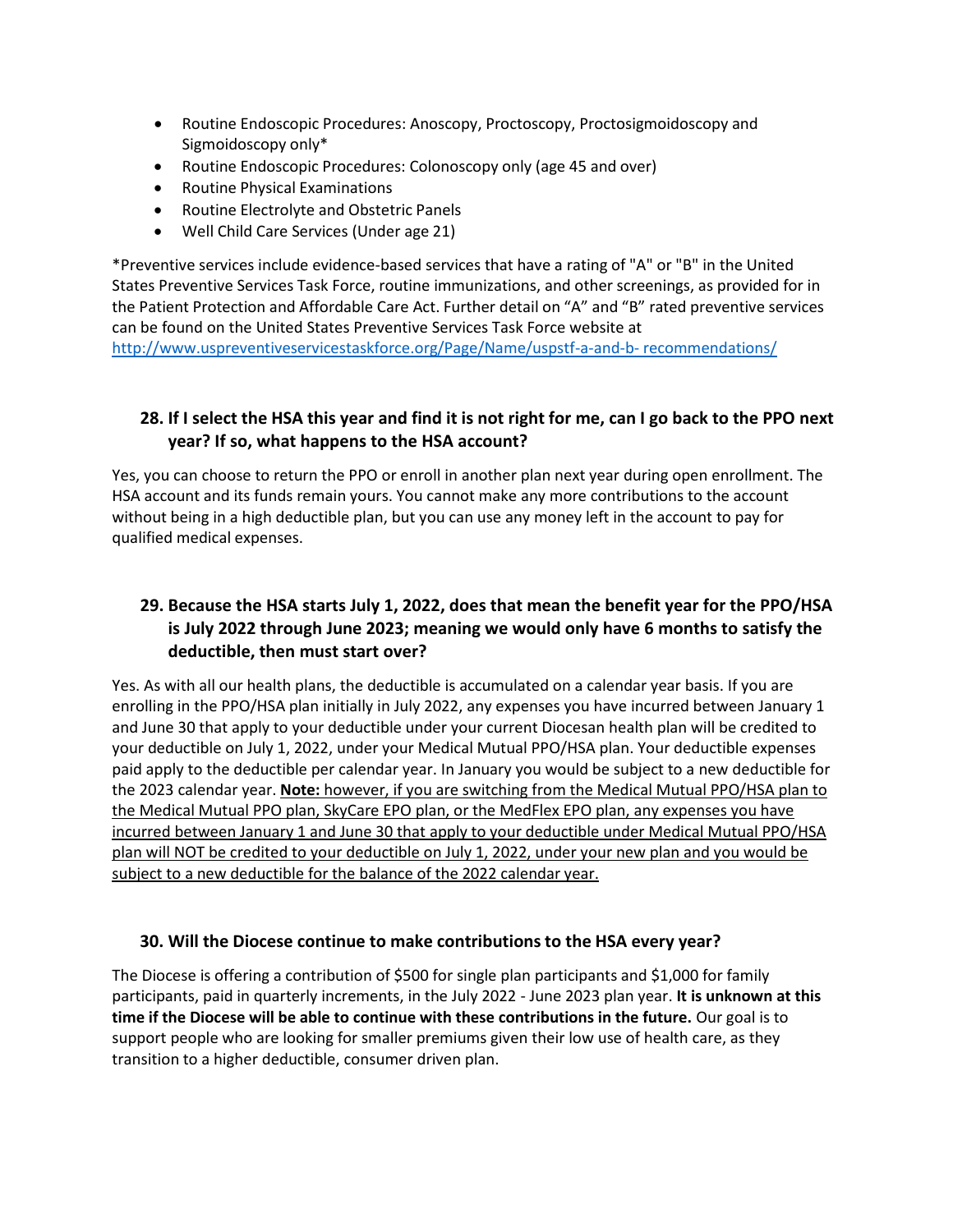# **31. Regarding expenses for non-preventive medications: is it true that NO copays apply until the deductible is met; does this mean I have to spend \$3,000 before any nonpreventive prescriptions qualify for a copay purchase?**

Yes, for any non-preventive medication purchase made before the deductible is met, you will pay the total cost of that medication in the MMO PPO/HSA plan. CVS Caremark discounts will apply to the total cost of the drug at in-network pharmacies. Keep in mind that for family coverage, a covered family member on that family plan only need to meet \$3,000 in deductible expenses before that person's deductible is considered satisfied. With that \$3,000 deductible being satisfied, that family member will have prescription co-payments and be responsible for 80% of their next \$1,000 of medical claims paid for by the plan. After that, the plan will pay 100% of any other medical and prescription claims.

# **32. Are there benefits to signing up for an HSA for 2022/2023 as opposed to waiting a year to determine whether it is right for me?**

The Diocesan contribution being made to help you transition is guaranteed to participants this year. There is no guarantee that will be the case in upcoming years.

# **33. Will the HSA be mandatory in a few years? Are the other plans going away after this year?**

We intend to continue to offer a menu of plans from which you can select. We will need to continue to change the plan designs of what we offer so that we work within our budgets and can continue to provide health benefits. But there is no decision on what that will look like in the future yet. The plans will migrate as needed and may especially require some modifications to comply with new federal laws.

# **34. Are HSA plans more appropriate for a younger employee? What age is an HSA stopped?**

The merits of an HSA for an employee are usually based on a desire to pay less each month in premiums, an opportunity to save money through a vehicle that allows for multiple tax savings and an experience and prediction that out-of-pocket health care costs align with the advantages of selecting a high deductible plan. Age by itself is not a deciding factor. Contributions to an HSA must end once a participant is enrolled in Medicare or no longer enrolled in a high- deductible health care plan. Any balance in the HSA is still available to the participant, but at the point when one enrolls in Medicare or a non-high-deductible health care plan, no additional contributions can be made.

# **35. What if PNC closes its doors or sells out to another bank? Will our HSAs be subject to new rules?**

The HSA would transfer to a new bank and be subject to the same federal and banking regulations as they were with PNC.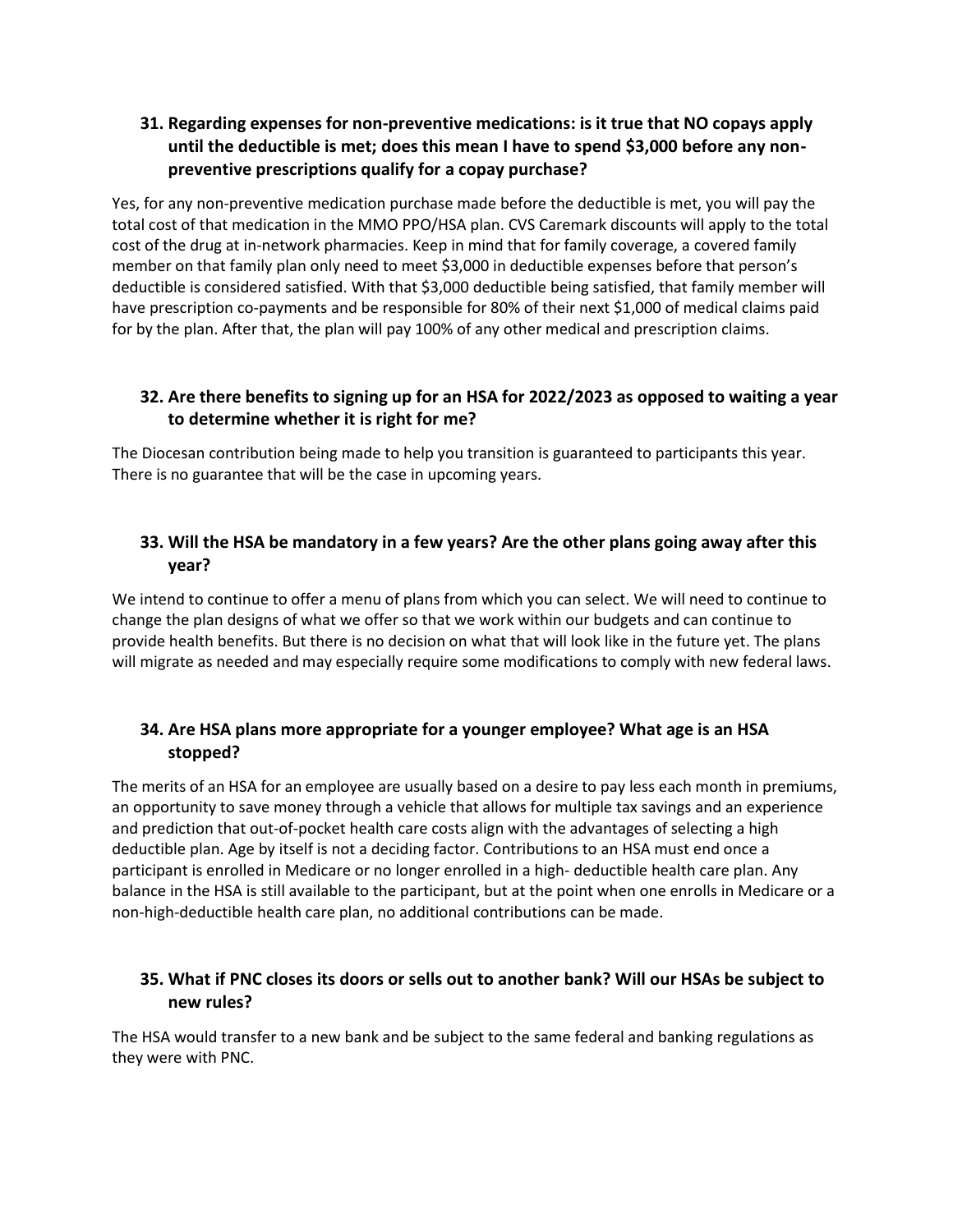## **36. Where can I find the list of preventive medications? How do I find out if my specialty medication is considered preventive?**

The list is on the CVS Caremark website and on<https://www.mydocbenefits.com/> under the Documents/Prescription Plan tab.

#### **37. What is the difference between an HSA and an FSA?**

A Flexible Spending Account, or FSA, allows you to pay for your health care out-of- pocket expenses on a pretax basis each plan year. You can contribute payroll deductions on a pretax basis and use the funds ONLY to pay for qualified medical expenses you incur in that plan year. However, if you end up not using the funds you have committed to setting aside, you lose those funds, unless your employer's plan allows for a carryover.

To open a Health Savings Account or HSA, you need to be enrolled in a high- deductible health care plan. The contributions are pretax, the withdrawals are not taxable if used for qualified health care expenses, and any interest or investment income you earn on the funds is pretax. With an HSA, you own the account and keep the funds even beyond your employment.

# **38. If an employee plans on retiring in one or two years, then moves to a spouse's medical plan, how does that impact EXISTING HSA funds? Can you take the HSA balance when you retire and use it for continuing health care?**

Once you open an HSA, all the funds in that account are yours to keep. If you are not enrolled in Medicare, you may continue contributing to the account as long as you still are an eligible individual. If you do enroll in Medicare, you may keep withdrawing the funds as needed – either tax free for qualified health care expenses for you and your spouse, or with a tax impact if you spend the funds on nonqualified medical expenses.

### **39. Are retired employees, not on Medicare, eligible for the HSA and Diocesan contributions?**

Retired employees are eligible to select the MMO PPO/HSA but are NOT eligible to receive the Diocesan contributions. Only active, qualified employees are eligible for the contributions.

#### **40. Is a person over age 65 eligible for an HSA?**

Yes, if you are not enrolled in a Medicare plan, and are not collecting Social Security.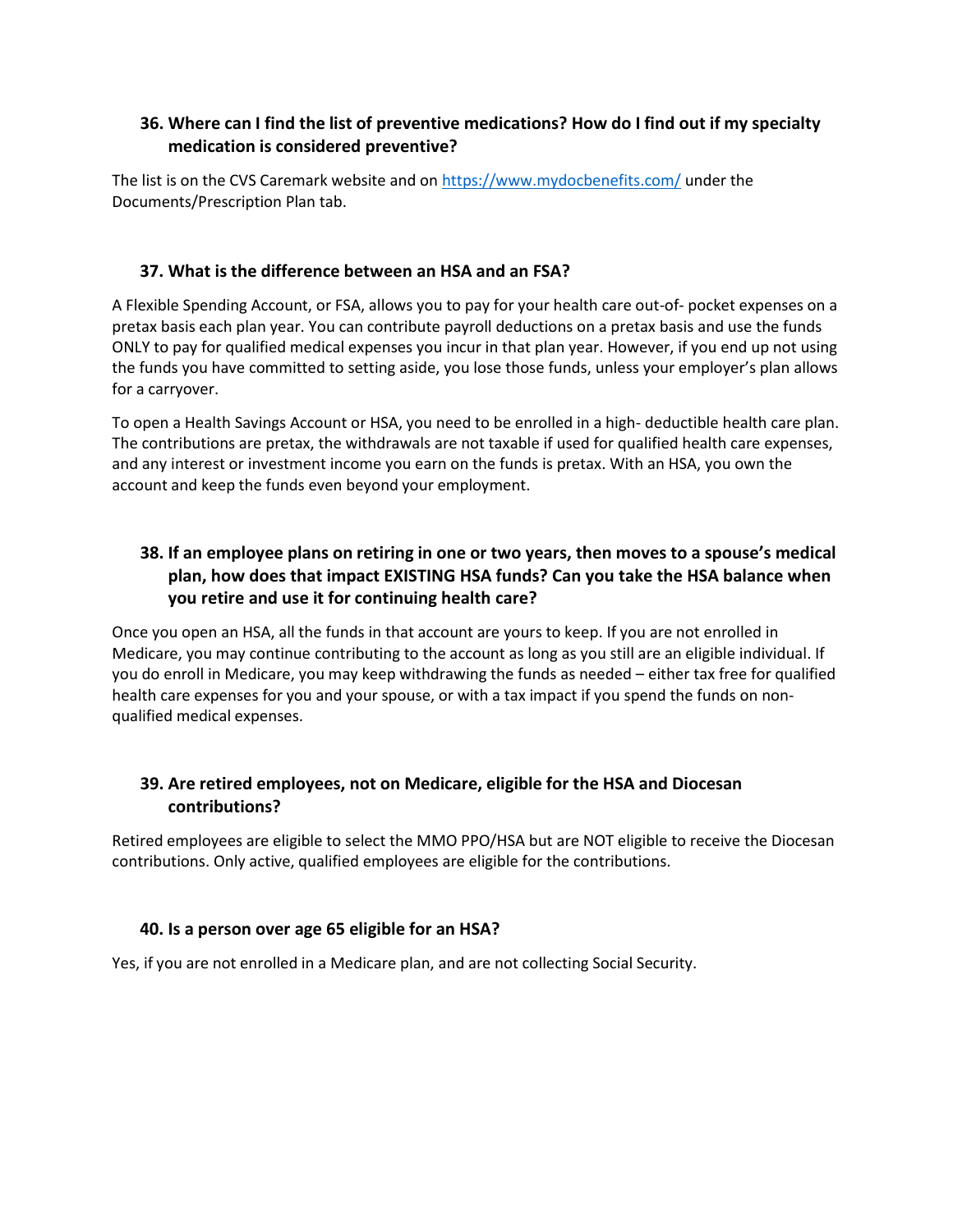## **41. Do employee contributions for enrollment in the medical plan go into an individual's HSA account? Where does the money in the account come from other than the Diocesan contributions?**

No, the employee contributions for enrollment in the medical plan do not get deposited to your HSA account. Any other funds beyond Diocesan contributions come from an individual employee's voluntary payroll deduction contributions or any non-payroll deposits an employee wishes to make.

#### **42. Do HSA accounts earn income?**

Yes. Through PNC you can also put the money into several investment options.

# HSA's and Medicare

#### **43. I'm on Medicare, can I have an HSA?**

You're not eligible to open an HSA after you've enrolled in Medicare. If you had an HSA before you enrolled in Medicare, you can keep it. However, you cannot continue to make contributions to an HSA after you enroll in Medicare.

#### **44. What happens to the money in an HSA after I turn age 65?**

Once you turn age 65, you can continue to use your account tax-free for out-of-pocket medical expenses. You can also use your account to pay for things other than health care expenses. If used for other expenses, the amount withdrawn will be taxable as income but will not be subject to any penalties. If you have retiree health benefits through your former employer, you can also use your account to pay for your share of retiree medical insurance premiums, including the Medicare Advantage plan offered by the Diocese of Cleveland.

Medical premiums after you turn age 65:

- Do include premiums for Medicare Advantage plans. These are plans offered by private companies approved by the Centers for Medicare and Medicaid Services (CMS) as alternatives to Medicare. Eligible premiums also include Medicare Parts B and D.
- Do not include premiums for Medicare supplement policies (also known as "Medigap" policies).

### **45. Can the money you put into your HSA also be used for a spouse that has Medicare Part A, even though they can't have an HSA?**

Yes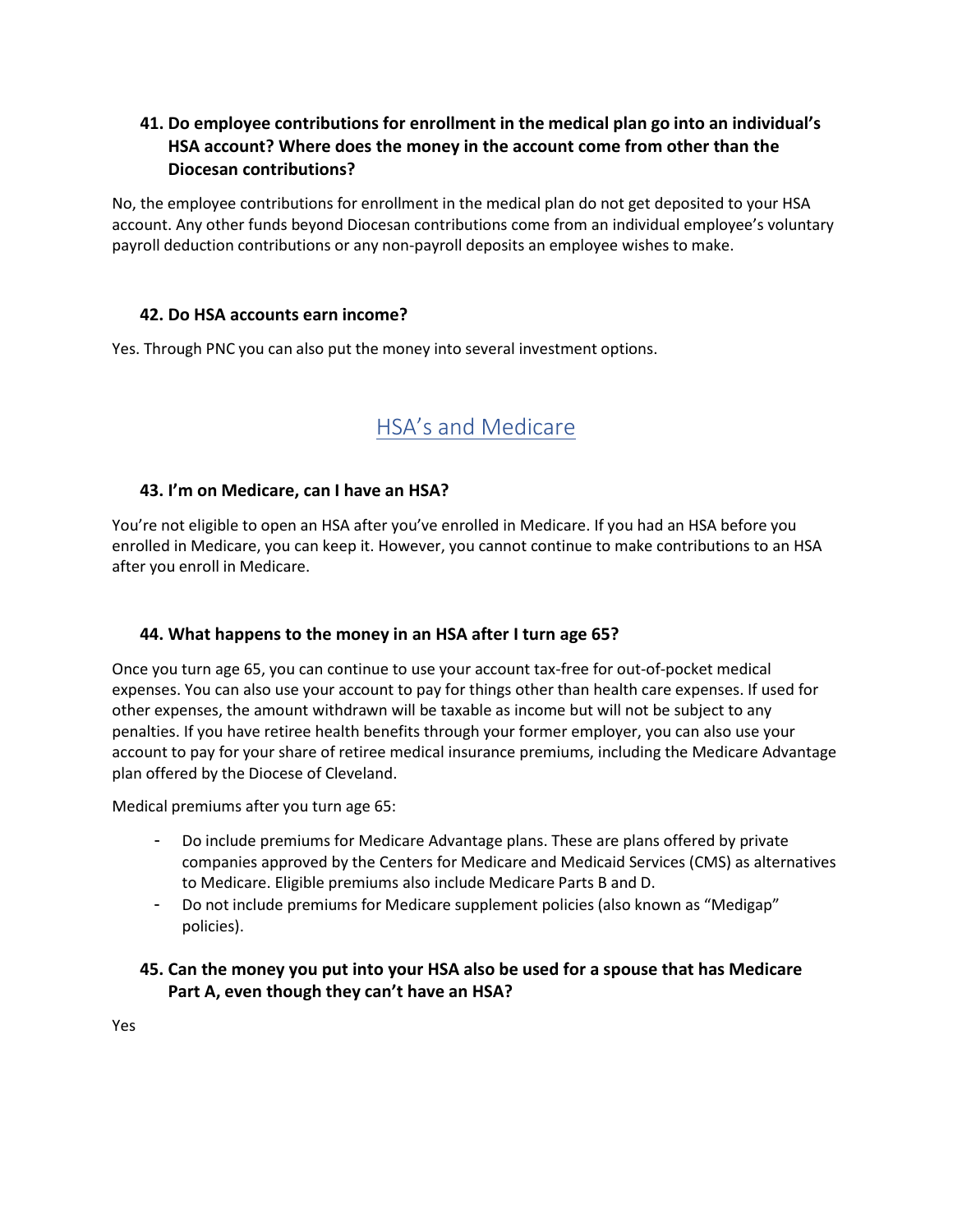#### **46. Can I participate in an HSA if I am over 65 and working and not on Medicare?**

Yes – but you need to be mindful that IF YOU BEGIN TO COLLECT SOCIAL SECURITY BENEFITS, YOU AUTOMATICALLY BECOME ENROLLED IN MEDICARE AND ARE NOT ELIGIBLE TO CONTRIBUTE TO THE HSA. Any money you have contributed prior to that event still is your money.

# **47. Once I am on Medicare, are Medicare premiums considered a qualified expense for tax free withdrawals?**

Yes. However, the ONLY insurance premiums that are qualified medical expenses under IRS regulations are premiums for: Medicare and other health care coverage if you are 65 or older (other than premiums for a Medicare supplemental policy such as Medigap); Long-term care insurance; health care continuation coverage (such as coverage under COBRA or continuing coverage on the Diocesansponsored health care plan); health care coverage while receiving unemployment compensation under federal or state law.

# Medicare

# **48. I am 65 but still working. I was told it is mandatory to sign up for Medicare when turning 65. Does that make me ineligible?**

Lay personnel may enroll in Medicare at age 65, but it is not mandatory. If you are enrolled in Medicare benefits, you are not eligible to contribute to an HSA.

# **49. When I become age 65, how will my healthcare coverage change if I am an employee of the Diocese and have a family plan?**

If you do not opt for Medicare benefits, you will simply remain on the Diocesan plan of your choice. IF YOU BEGIN TO COLLECT SOCIAL SECURITY, YOU ARE AUTOMATICALLY ENROLLED IN MEDICARE.

# **50. My spouse is covered under my coverage. He/she is age 66 and has Medicare Part A. Can he continue to stay on MMO/PPO and not enroll in Medicare Part B?**

Yes.

# **51. If retiring before age 65, can employees continue Diocesan coverage until eligible for Medicare?**

Yes, Diocesan employees who have been enrolled in Diocesan medical benefits for at least 5 years while actively employed, and are at least age 55, can continue to be enrolled after retiring at their own expense.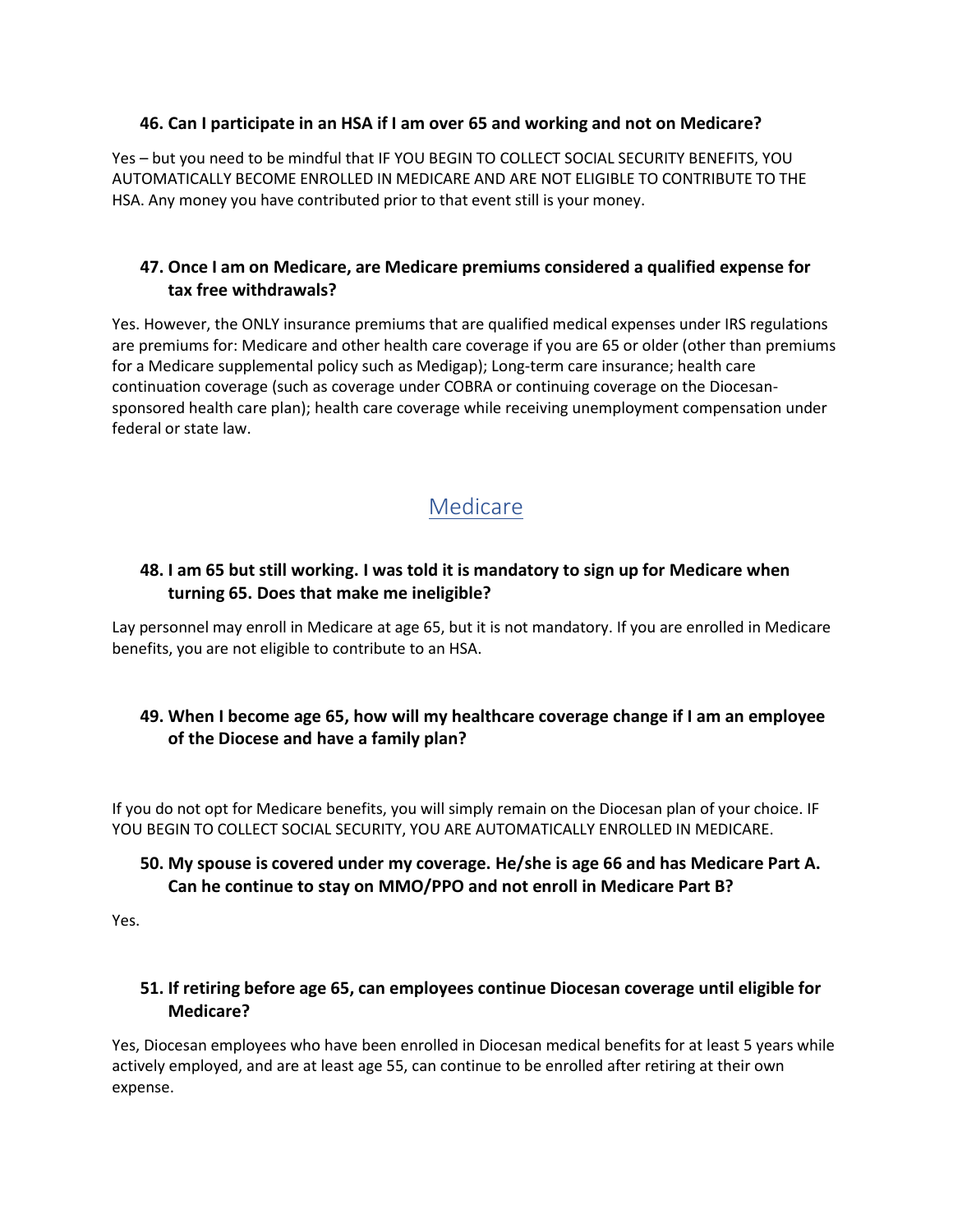# HSA Contributions

#### **52. When can I start contributing to my HSA?**

You may begin contributing to your HSA upon the effective date of the PPO/HSA coverage, except if you are covered by another health plan (including a spouse's plan or an FSA) which is not compatible with an HSA.

#### **53. How much can I contribute to my HSA each year?**

Your maximum annual HSA contribution is based on the limit set by the Department of Treasury for your type of coverage. For 2022 the HSA contribution limit for an individual is \$3,650 and the limit for families is \$7,300. Contributions for the 2022 calendar year can be made until April 15, 2023.

#### **54. I'm over age 55. Can I make "catch-up" contributions?**

Yes, individuals aged 55 and older who are covered by an HSA compatible health plan can make "catchup" contributions each year in amounts set by the Department of Treasury. For 2022 the catch-up provision for those age 55+ stays at \$1,000.

## **55. Can couples establish a "joint" account and both make contributions to the account, including "catch-up" contributions?**

"Joint" HSA accounts are not allowed. Each spouse should consider setting up an account in his or her own name. This allows you to both make catch-up contributions when each spouse is 55 or older.

#### **56. Who can contribute to my HSA?**

Contributions to your HSA can be made by you, your employer or both. All contributions are aggregated to determine whether you've contributed the maximum allowed.

#### **57. Will my bank let me know if I've exceeded my allowable contribution amount?**

No, it's your responsibility to keep track of the amounts deposited and spent from your account, just like a normal savings or checking account.

### **58. How do pretax voluntary contributions via payroll deductions affect the overall Social Security distributions and retirement benefits when a person retires?**

Generally, the contributions reduce the Social Security distributions. Retirement benefits that are calculated using gross salary are not changed.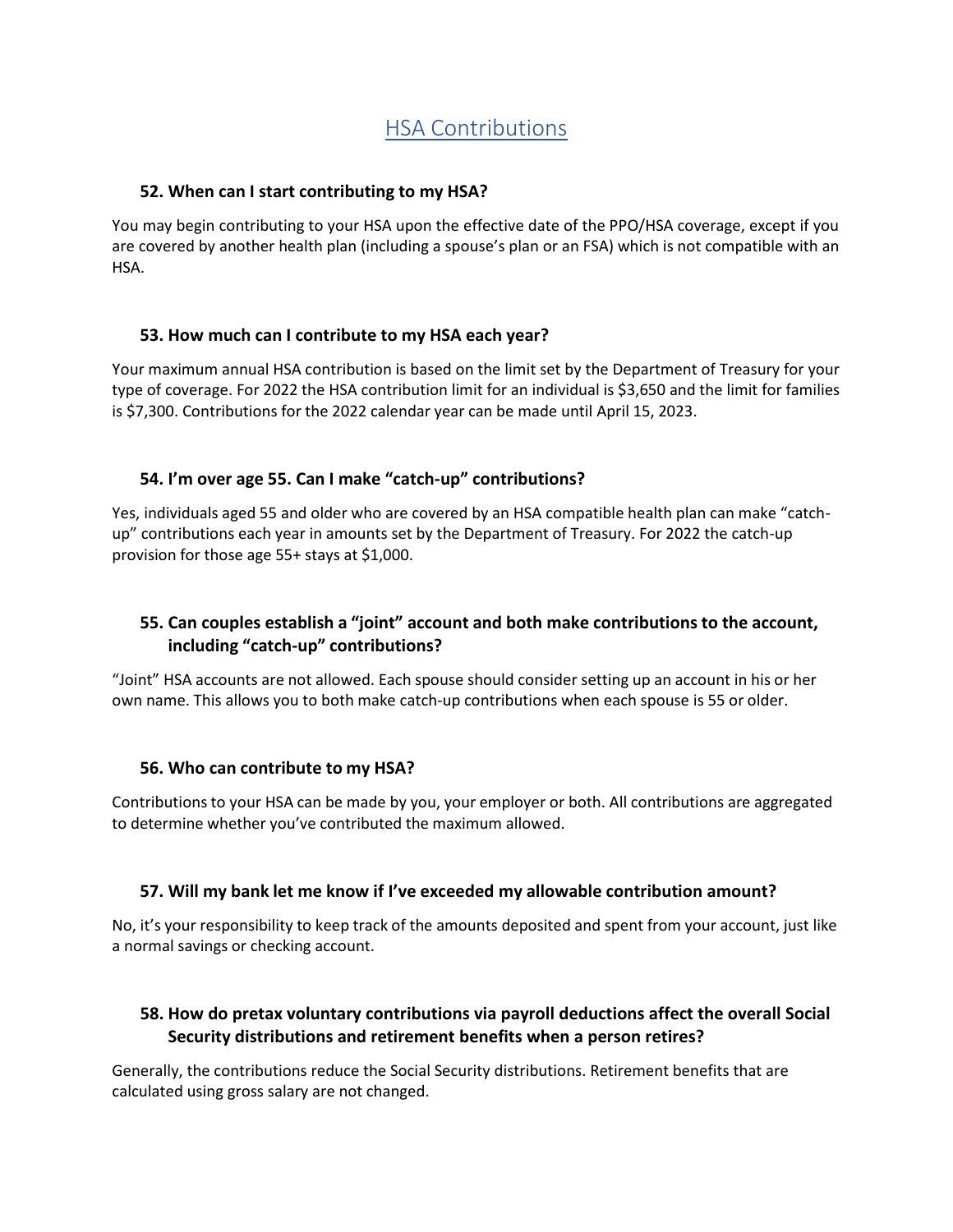## **59. Are the HSA maximums presented (\$3,650 and \$7,300) per CALENDAR year? Can you contribute the annual maximum if the HSA starts in July?**

Yes, if you are an eligible individual, don't already have an HSA and you remain covered by a high deductible health plan through the entire following calendar year, your maximum contributions for July through December 2022 can total \$3,650 single and \$7,300 family. If you open an HSA in July, and do not remain covered by a high deductible health plan through the entire following calendar year, then the maximum contribution is pro-rated. If you cease being covered by a high-deductible health plan during a calendar year, then the maximum contributions for that calendar year are pro- rated. There are some indications that the IRS may slightly increase the maximums for 2023. Any increase for 2023 will be determined by the IRS this spring. Those maximums will apply throughout the calendar year 2023.

## **60. If I am covered under an FSA with my spouse's company until 12/31/2022, and I exhaust all the money before July 1, 2022, can I still enroll in an HSA as an individual?**

You can enroll in the MMO PPO/HSA effective July 1, 2022, but you cannot open your HSA until January 1, 2023. Your enrollment in that FSA is effective until December 31, 2022, which makes you ineligible to open an HSA until the FSA plan year ends. The Diocesan contributions you missed on July 1 and October 1, will be added to your HSA when it is opened.

# **61. When I elect the MMO PPO/HSA plan, how do I notify the Diocese that we have an FSA and cannot open an account or receive or make contributions to an HSA until January?**

Complete the Diocesan Health Benefits Enrollment Change Form to indicate your election for the MMO PPO/HSA and attach a note indicating that you have an FSA and provide the date on which your FSA plan year is complete, and you become eligible to open an HSA.

# **62. Do HSA deposits have to be a payroll deduction?**

No

# **63. With the HSA, can I do a lump sum for the year instead of payroll deductions? Can I do the same for the catch-up?**

Yes, you can make a lump sum deposit. You maximize your tax savings if you make deposits to your HSA through payroll deductions – these are not subject to Social Security and Medicare taxes. Note that if you make your HSA contributions on a lump sum basis at the beginning of the year and cease to be an "eligible individual" later in the year, your contributions will have to be reduced. The amount of the reduction will be based on the number on months you were eligible to make contributions.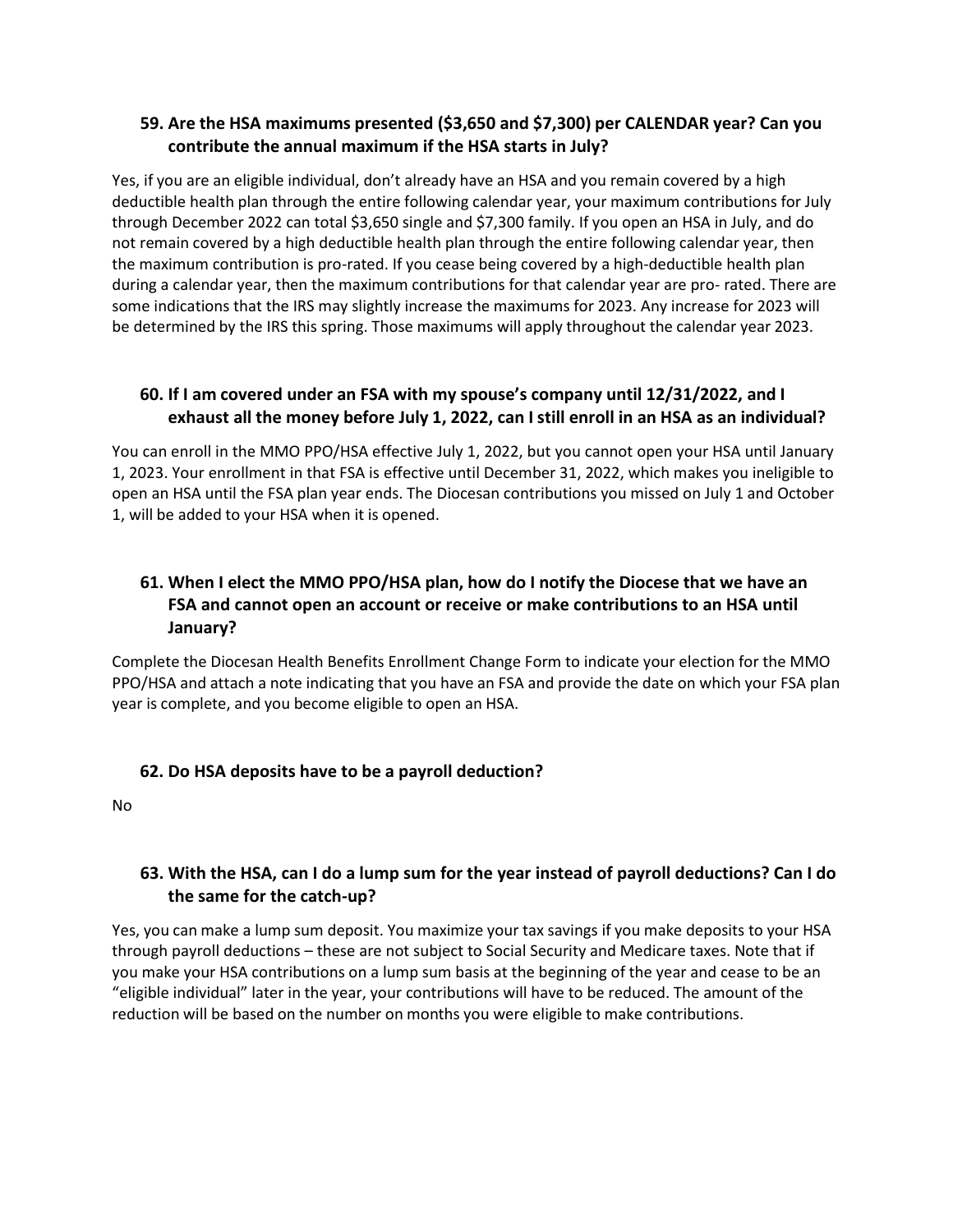#### **64. Can HSA contributions be less than the maximum?**

Yes

#### **65. How are employers notified what amount to withhold from the employee?**

You can show in writing the amount of voluntary contribution you would like withheld from your pay. The Diocese has created a form for ease of use for the employers and employees, but each employer can also supply another form for verifying your request for payroll deductions and transfer to your Health Savings Account.

# HSA Distributions

#### **66. Can HSA funds be used to pay for the same things that are covered by our regular health insurance?**

Yes, HSA funds can be used to pay for a "qualified medical expense," as well as dental, vision, or hearing services. The HSA funds can be used to pay your part of the healthcare expenses.

#### **67. How do I know what is included as a "qualified health care expense"?**

You're responsible for deciding whether an expense is a "qualified health care expense" and being familiar with what qualified health care expenses are by reviewing a list provided in IRS Publication 502 (available at www.irs.gov). You should also keep your receipts in case you need to defend your expenditures or decisions during an IRS audit.

#### **68. What happens if I use HSA funds for nonqualified expenses?**

If HSA funds are used for expenses other than qualified health care expenses, the amount withdrawn will be taxed and, for individuals who are not disabled or over age 65, subject to a penalty (currently 20%).

#### **69. Can I use the money in my HSA to pay for medical care for a family member?**

Yes, you may withdraw funds to pay for the qualified health care expenses of yourself, your spouse or a dependent without tax penalty. See Questions 67 and 75 for further information.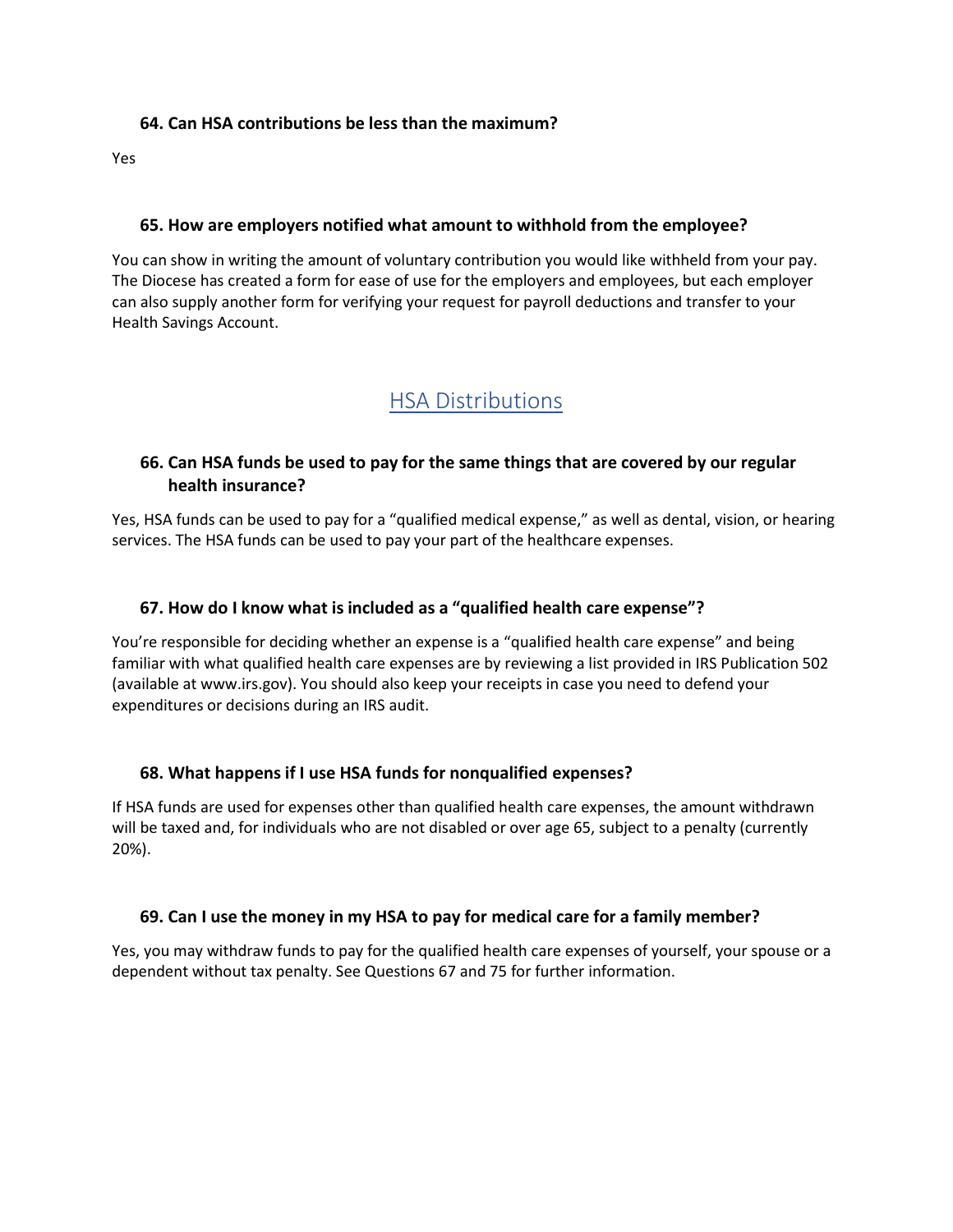**70. With the MMO PPO/HSA for out-of-pocket expenses, is the individual still benefitting from the insurance-negotiated allowable charge? When I pay my own expenses out of an HSA, am I paying the same amount that insurance would pay if I'd already reached my deductible? Would I be paying the reduced amount I see on my Explanation of Benefits claim summary? In the PPO/HSA plan, are the expenses I pay out of pocket (using my HSA funds) charged to me at the same price as under the other plans? Am I receiving the same discounted rates from the medical providers under both plans?**

Yes, FOR IN NETWORK CLAIMS – as a participant in the MMO PPO/HSA network, your claim charges will be based on the discounted amount of allowed charges, and that's the amount (the exact same amount as in the MMO PPO plan) you will pay until you reach the deductible. You will still enjoy the discounted network rates. For example, if you're in-network physician charges \$100 for services, and the insurance plan holds the provider allowed billing at only \$80, the cost for which you are responsible as a participant in the HSA plan, if you have not yet satisfied your deductible, is \$80 which you may pay out of your HSA funds.

# **71. Can HSA funds be used for dental or vision expenses? Can you use HSA funds for all expenses – deductibles? Copays?**

Yes. In addition to those types of expenses, the complete list of qualified medical expenses is included in the IRS Publication 502.

# **72. Can the money in an HSA be taken out for anything other than healthcare at any time?**

Yes, but keep in mind that withdrawals for non-qualified health care expenses are subject to income taxes and may be subject to a 20% penalty.

# **73. What if I open an HSA in June and in July have a medical expense of \$2,000 or morethe Diocese has only contributed \$125 to my HSA at that point. Am I on my own for the rest of it? Can you pre-spend your HSA like with a Flexible Spending Account?**

You are responsible for the cost of claims for non-preventive medical expenses until you reach the deductible. However, you may wish to work out a payment plan with the physician or facility for those expenses that aligns closer with the contributions you will receive and the payroll contributions you plan on making. Or you could pay for the expenses as required by the provider of services and reimburse yourself with the funds from your account once they are in the account. The expenses you pay with HSA funds can only be incurred on or after the date you have opened the account for you to realize the tax advantages.

With an FSA, you commit to contributing a certain amount of dollars throughout the plan year and if you incur an expense before the funds are actually in your FSA, the full amount of that expense can be withdrawn when you pay for it. However, if you don't spend the funds in your FSA, you would lose them at the end of the plan year unless year employer's plan allows for carryovers. With the HSA, if you incur an expense before the funds are actually in your account, your options are to try to work out a plan with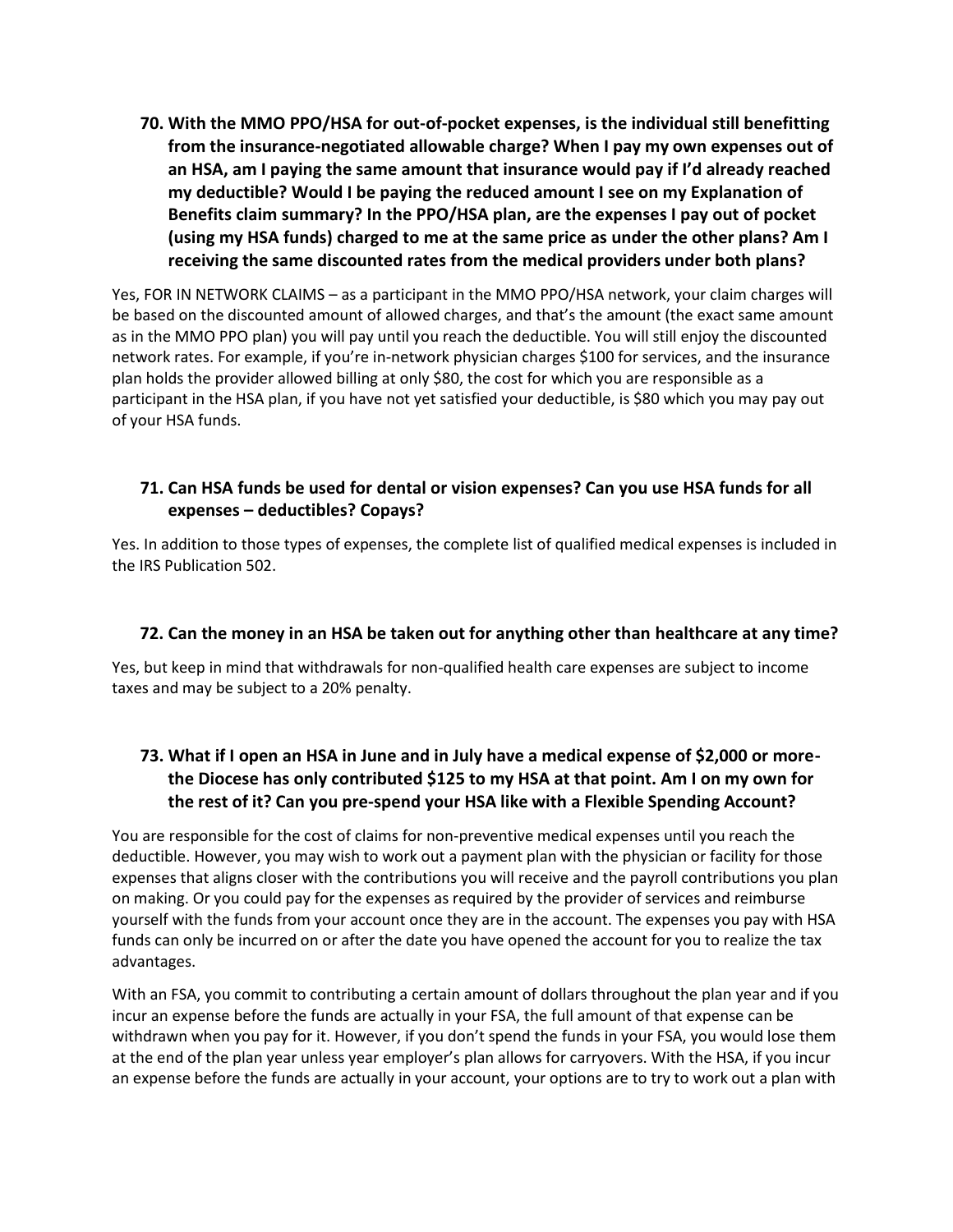your provider to pay for those expenses when your HSA funds are available, or make the payment immediately, then reimburse yourself once the funds are in the account and available.

# **74. Is there an individual out-of-pocket maximum? That is, if my family deductible in the Medical Mutual PPO/HSA is \$6,000 is there an individual cap on how much any single family member on the plan can accumulate?**

On a family plan, the employee or covered dependent who has incurred out- of-pocket in-network expenses applicable to the deductible in the amount of \$3,000 is at that point considered to have satisfied their deductible, and any later claims experience is processed for that person as having met the deductible. Likewise, for the family out-of-pocket maximums: if an employee or covered dependent has incurred total out-of-pocket in-network expenses totaling \$4,000, any later claims are processed for that person as having reached the maximum out-of-pocket expenses.

#### **75. Can HSA Funds be used for a spouse?**

Yes, anyone on your tax return as a dependent or spouse (not claimed as a dependent on someone else's tax return) is eligible for use of your HSA funds for qualified health care expenses without taxes.

### **76. Do I have to pay the \$6,000 family deductible before I can use the PNC debit card?**

No, the debit card and HSA funds are available for your use before the deductible is met.

#### **77. How do you reimburse yourself later with a debit card?**

You may withdraw funds via an electronic transfer or request to have a check cut to you, either by calling PNC or online.

#### **78. Will you have more than 1 debit card per family for the HSA account?**

Yes, you can request more cards.

### **79. If I elect the Medical Mutual PPO/HSA plan and open an HSA, can I use the funds for my spouse if she has her own coverage (for example a PPO) with her own employer?**

Yes.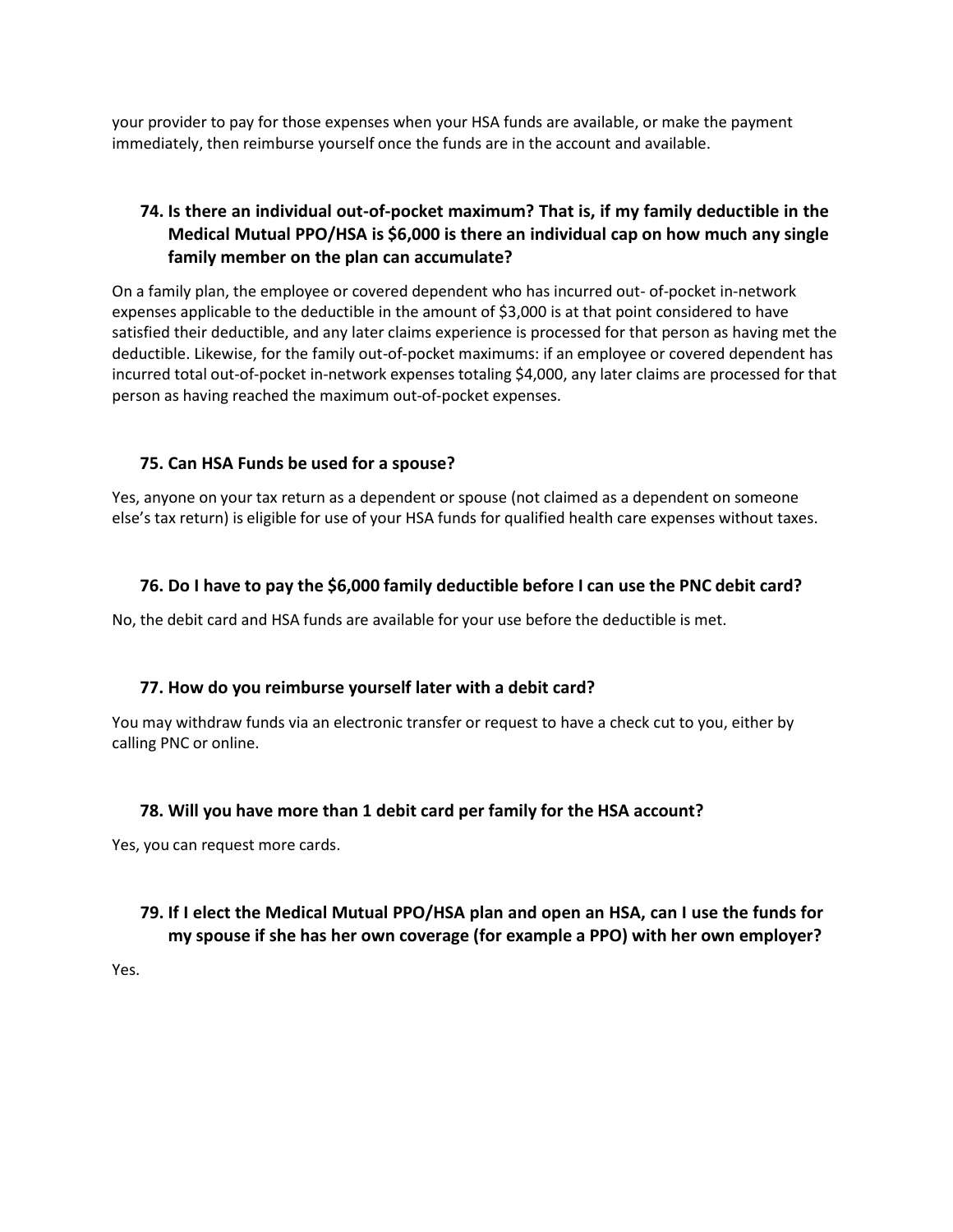# Incentives

# **80. Does each member of a family need to get a physical? I have family coverage for myself and children, but no spouse, how do I arrange to receive the total incentives for family coverage?**

Only you and your covered spouse need to get a physical and submit the certification form in order to receive the family premium reduction of \$30 per month. If you have family coverage, without covering your spouse, only you need to complete the certifications; your children do not. You'll receive the maximum amount of each incentive for your participation.

### **81. Do the Incentives apply to all the medical plans offered?**

Yes- the incentives apply to all the medical benefit plans but are not available for persons on extended coverage.

### **82. Is there a prescribed format or checklist for the annual physical?**

The 2022 ANNUAL PHYSICAL AND TOBACCO ATTESTATION FORM contains the instructions that your physician will need to follow in order to satisfactorily complete the annual physical incentive process.

#### **83. How do I earn the tobacco-free incentive?**

Complete the 2022 ANNUAL PHYSICAL AND TOBACCO ATTESTATION FORM and indicate your tobaccofree status. If you and your spouse are enrolled in family medical coverage, then both of you must be tobacco free to receive the family premium reduction of \$30 per month. If you are not tobacco free an alternative standard is made available to you. Enroll in the Medical Mutual QuitLine program by May 1, 2022. The program is free to eligible participants. You can enroll by calling (866) 845-7702.

#### **84. Is there an incentive for gym membership and frequent use?**

There are no premium incentives available- but we hope you keep up the great activity and find it rewarding to your individual health and quality of life!

# **85. Does the physical exam certification require blood work, cardio tests, EKG, or just an office visit?**

Only an office visit is required. You and your physician can agree upon what preventive biometrics, other than height, weight, and blood pressure to perform for you.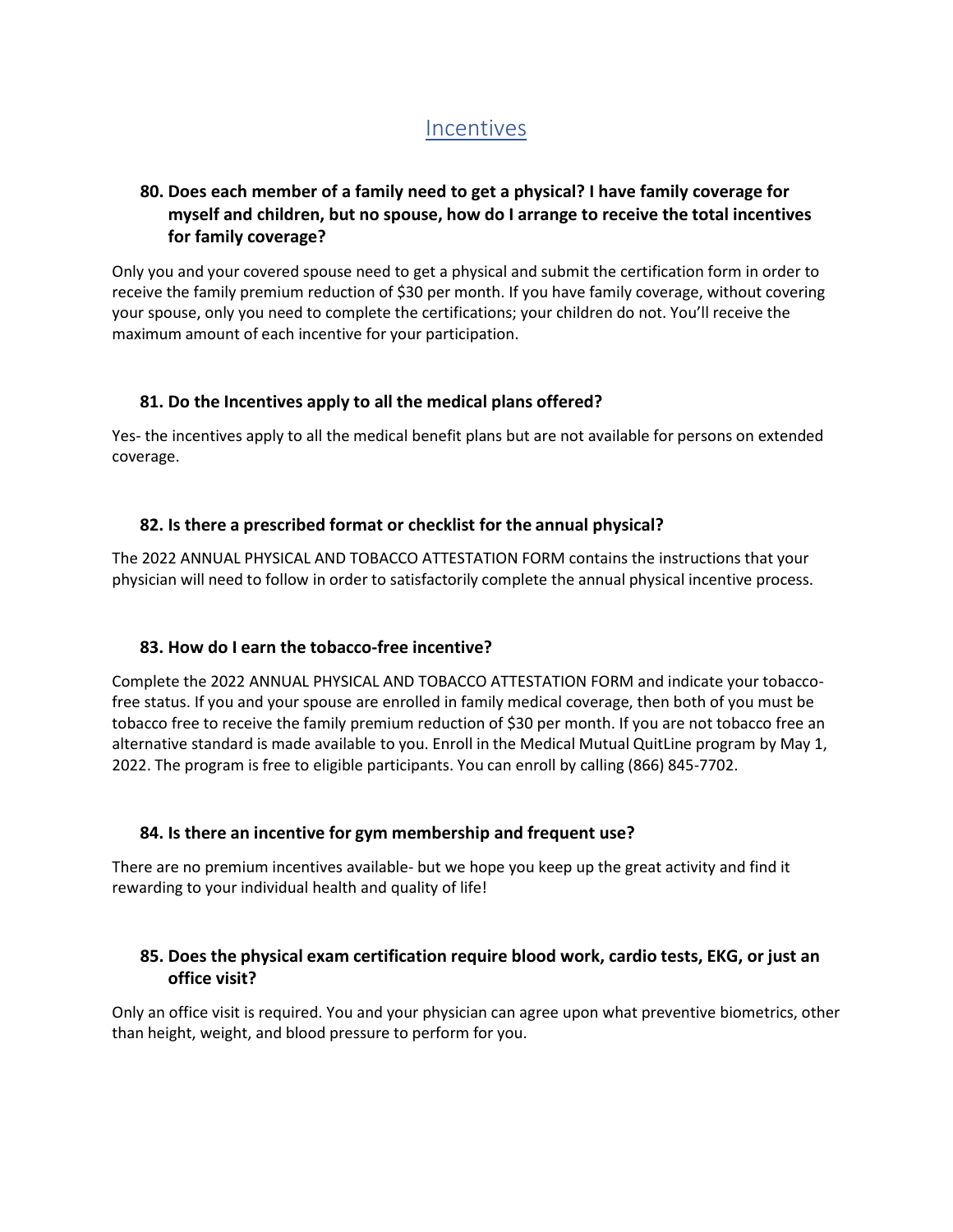#### **86. Does the use of electronic cigarettes require certification as a tobacco user?**

Yes, the use of electronic cigarettes is included in the definition of a tobacco user. We encourage those using electronic cigarettes to enroll in the Medical Mutual QuitLine program.

### **87. Does in-network coverage for one preventive physical exam per year mean during a calendar year or during the plan year?**

You are entitled to one in-network preventive physical exam per calendar year. You do not need to wait a full 12 months before submitting a claim for your next physical exam as long as you are in a different calendar year.

#### **88. Are all lab tests paid at 100% if they are part of the physical?**

The Diocesan medical plans include coverage for an annual preventive exam at no additional charge to you. The preventative exam and the wellness tests such as blood pressure, cholesterol levels, and fasting blood sugar levels are covered at 100%. Other tests your physician may recommend may not be covered at 100%, such as testing for vitamin D levels and testing for thyroid abnormalities. To confirm level of coverage for optional tests contact Medical Mutual of Ohio at 800.610.2583. There is a location finder tool on MyDOCBenefits.com that will help you find labs that have agreed to charge no more than the maximum allowable cost for 40 different blood tests.

#### **89. When does the physical have to be completed for the 2022-2023 plan year?**

A physical completed between May 1, 2021, and May 1, 2022, will qualify for the incentive. PLEASE NOTE THAT IF YOU ARE RECEIVING A WELLNESS INCENTIVE IN THE CURRENT YEAR FOR A PHYSICAL THAT YOU HAD AFTER MAY 1, 2021, YOU MUST FILE A NEW FORM BY MAY 1, 2022, WITH THE HEALTH BENEFITS OFFICE FOR THAT PHYSICAL. FEDERAL LAW REQUIRES WE HAVE A FORM ON FILE FOR EACH PLAN YEAR.

# Spousal Surcharge

# **90. When does the Spousal Surcharge Apply?**

A spousal surcharge of \$750 per month applies when an employee elects family coverage and chooses to cover a spouse who has healthcare coverage available through his or her employer. This surcharge applies if the employee enrolls their spouse with medical coverage in the Diocesan plan. It does not apply to spouses who are not working or to spouses whose employers do not offer healthcare coverage. It does not apply in situations where an employee elects family coverage but only includes children on the plan.